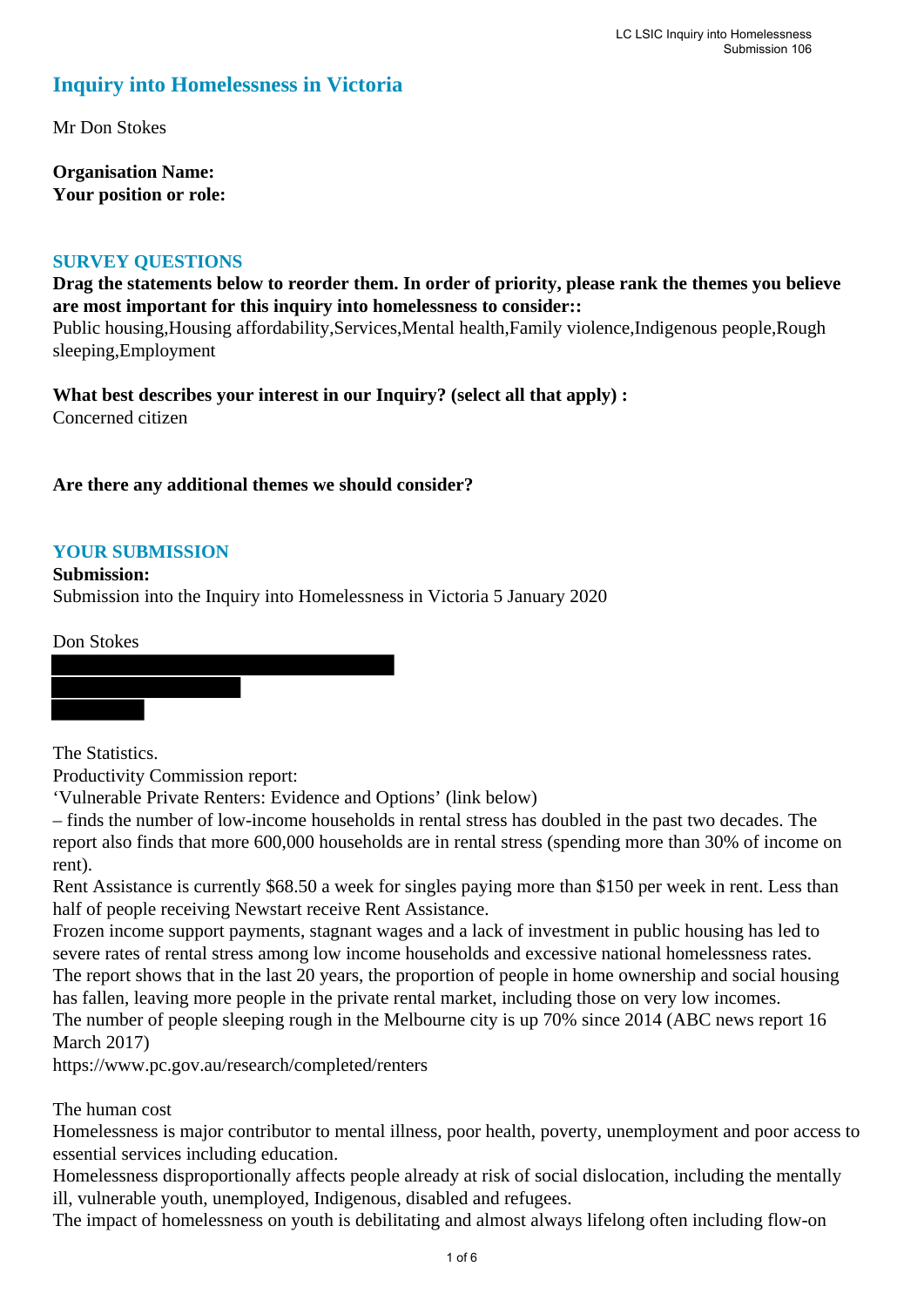generational damage.

## The economic cost

The cost of homelessness to society is greater than it would cost to address it. Cost include associated health costs, including mental health.

Homeless people are more often victims or perpetrators of crime. Our prisons disproportionately house people locked up for crimes of poverty.

The impact of homelessness on youth is debilitating, and long lasting, and incurs extended loss of productivity and social dependence costs.

The 'Case for investing in last resort housing' (link below) report found investment in last-resort housing had a cost-benefit ratio of 2.7 - that is, for every \$1 spent on housing rough sleepers society would derive \$2.70 worth of benefits over a 20-year period.

Just as Homelessness perpetuates the costs to society, so eliminating it will perpetuate the benefits. https://sustainable.unimelb.edu.au/\_\_data/assets/pdf\_file/0012/2756874/MSSI-IssuesPaper-10\_Last-Resort-Housing\_2017\_0.pdf

### The causes

There are many underlying causes of homelessness.

Poverty and the inability to afford adequate housing are central to the causes of homelessness, exacerbated by long-term or short-term unemployment, debt and other financial pressures, and housing market pressures, such as rising rental and house prices and the lack of public housing.

Financial difficulty is often accompanied by other personal or family problems, such as family breakdown, domestic violence, poor physical and mental health, substance and other addictions.

Social isolation can mean that people lack the necessary support to assist them through periods of stress and help them manage ongoing problems.

The tax system contributes to Australia having among the highest housing costs and highest household debt in the world.

Negative gearing is a major cause of homelessness through the effect of inflating the cost of residential housing, and giving investors incentive to profit from housing in an environment of inadequate regulations controlling quality of accommodation and security of tenancy.

Human rights

Housing is a fundamental human right.

Aside from Australia's moral responsibility to all citizens, as a party to the International Covenant on Economic, Social and Cultural Rights, Australian governments at all levels are under an obligation to honour the right to adequate housing.

### Public housing

The private rental market does not offer secure, affordable housing to financially vulnerable people, leaving them vulnerable to homelessness.

The security of public housing is a foundation of community participation and productivity.

Public housing offers relief from financial turmoil and gives people a base from which to find or keep paid work.

Government should invest directly in more housing for people on the lowest incomes.

Victorian Government role in addressing homelessness

The ongoing failure of the Federal Government to properly fund NewStart and Rent Assistance is a major cause of rental stress and homelessness, with the associated social and economic costs.

These costs, however, are mostly borne by the State, and could be greatly reduced if the Victorian Government properly funded emergency housing, and had an effective program of building an adequate supply of quality public housing with associated social support programs.

The State Government could also reduce homelessness by assisting the most vulnerable people as they come to the attention of relief agencies or the justice system in times of most stress, IE; people coming out of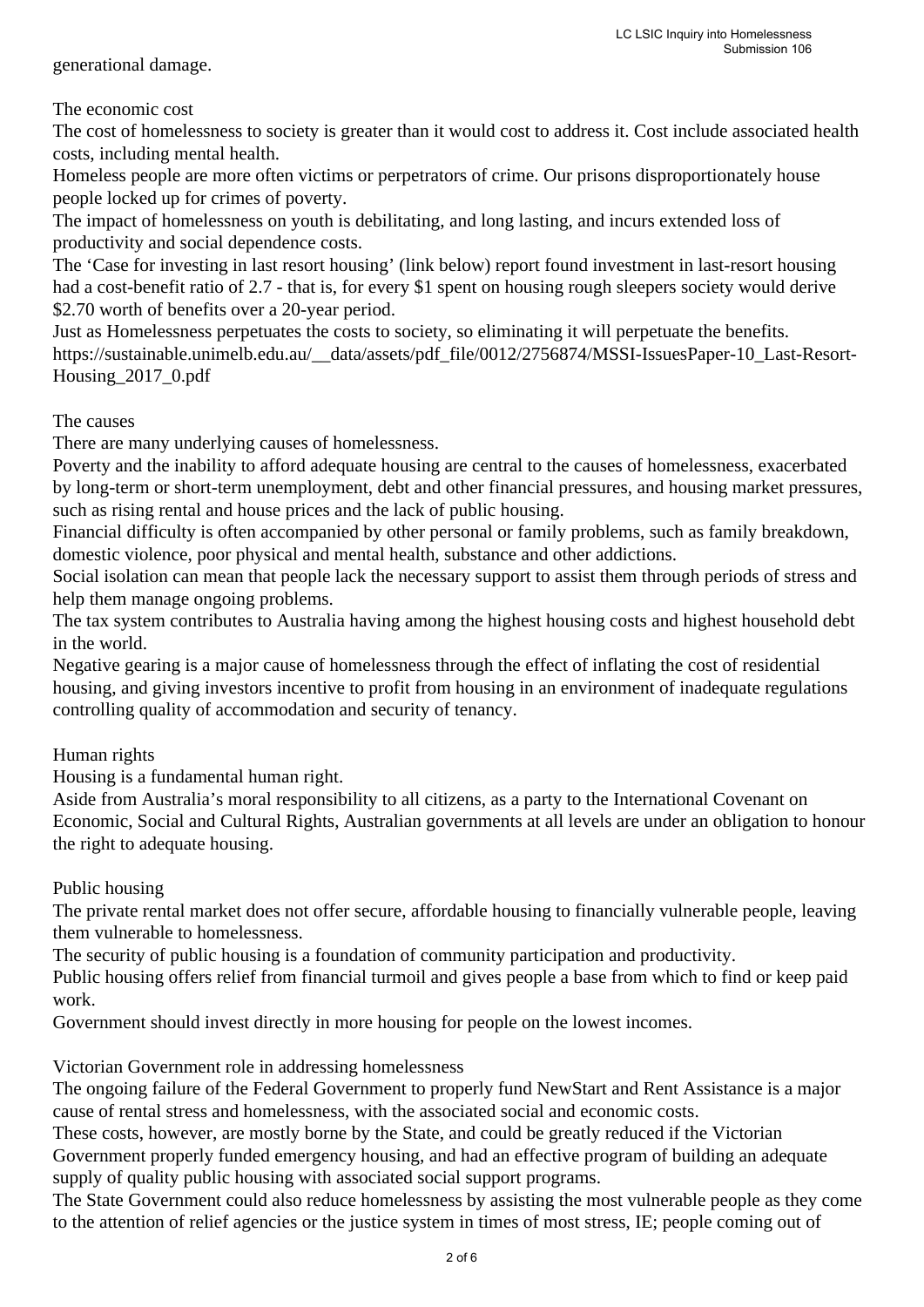prison, youth at risk, domestic violence victims, people suffering mental health episodes. The State Government could take more account of the financial returns associated with avoiding social breakdown, together with taking a longer view than the political cycle, to justify a much larger budget to fund public housing construction, emergency accommodation and other homeless reduction strategies. I submit that there is no justification for homelessness in Australia, and that the Victorian Government provide adequate resources to eliminate it in Victoria, in addition making strong representations to the Federal Government to keep the safety net above the poverty line.

### **Do you have any additional comments or suggestions?:**

**FILE ATTACHMENTS File1:** 5e11614aea2a0-202001 Homelessness submission.docx **File2: File3:** 

**Signature:**

Don Stokes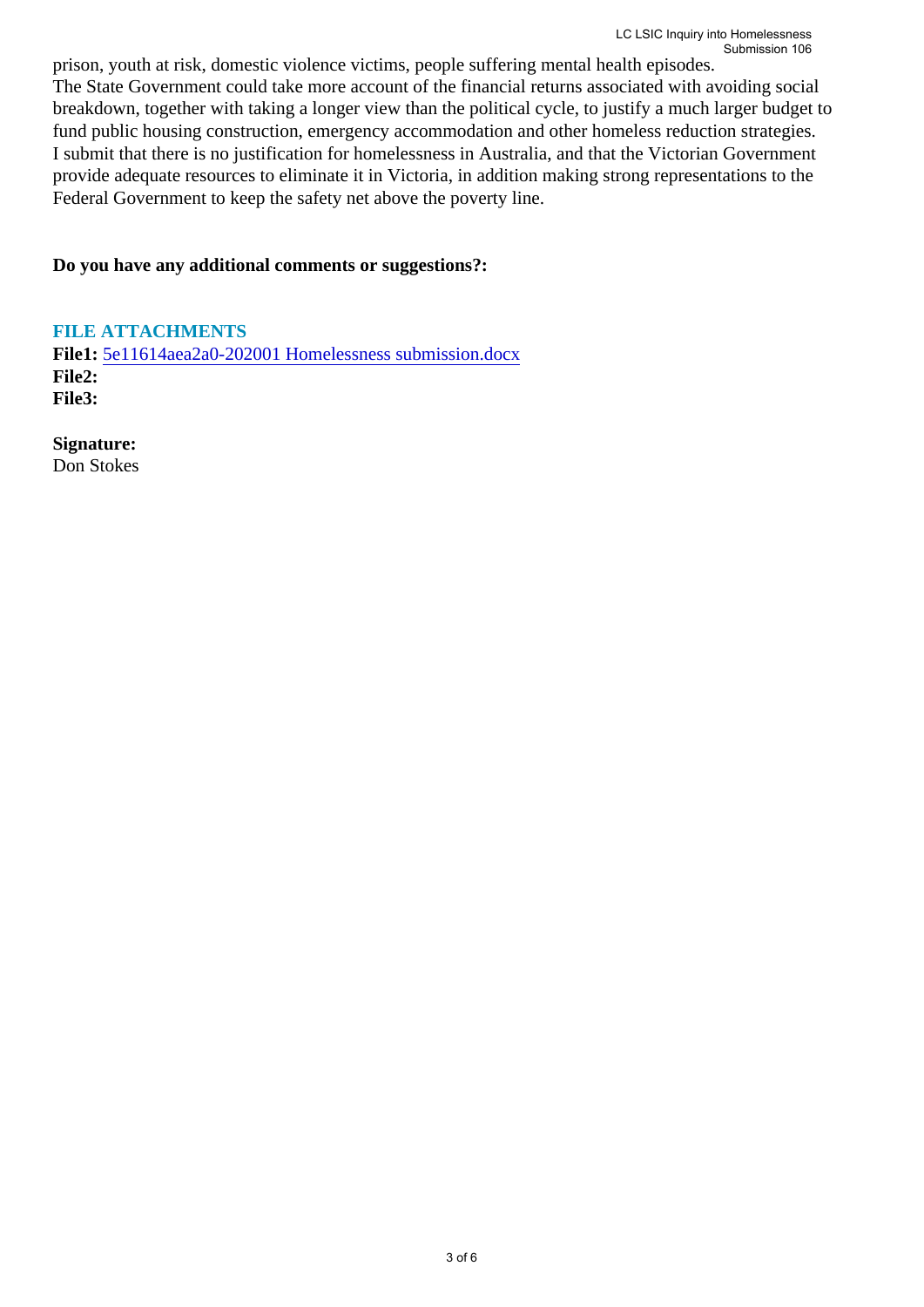# Submission into the Inquiry into Homelessness in Victoria

**5 January 2020** 

#### **Don Stokes**



### The Statistics.

**Productivity Commission report:** 

'Vulnerable Private Renters: Evidence and Options' (link below)

- finds the number of low-income households in rental stress has doubled in the past two decades. The report also finds that more 600,000 households are in rental stress (spending more than 30% of income on rent).

Rent Assistance is currently \$68.50 a week for singles paying more than \$150 per week in rent. Less than half of people receiving Newstart receive Rent Assistance.

Frozen income support payments, stagnant wages and a lack of investment in public housing has led to severe rates of rental stress among low income households and excessive national homelessness rates.

The report shows that in the last 20 years, the proportion of people in home ownership and social housing has fallen, leaving more people in the private rental market, including those on very low incomes.

The number of people sleeping rough in the Melbourne city is up 70% since 2014 (ABC news report 16 March 2017)

https://www.pc.gov.au/research/completed/renters

### The human cost

Homelessness is major contributor to mental illness, poor health, poverty, unemployment and poor access to essential services including education.

Homelessness disproportionally affects people already at risk of social dislocation, including the mentally ill, vulnerable youth, unemployed, Indigenous, disabled and refugees.

The impact of homelessness on youth is debilitating and almost always lifelong often including flow-on generational damage.

### The economic cost

The cost of homelessness to society is greater than it would cost to address it. Cost include associated health costs, including mental health.

Homeless people are more often victims or perpetrators of crime. Our prisons disproportionately house people locked up for crimes of poverty.

The impact of homelessness on youth is debilitating, and long lasting, and incurs extended loss of productivity and social dependence costs.

The 'Case for investing in last resort housing' (link below) report found investment in lastresort housing had a cost-benefit ratio of 2.7 - that is, for every \$1 spent on housing rough sleepers society would derive \$2.70 worth of benefits over a 20-year period.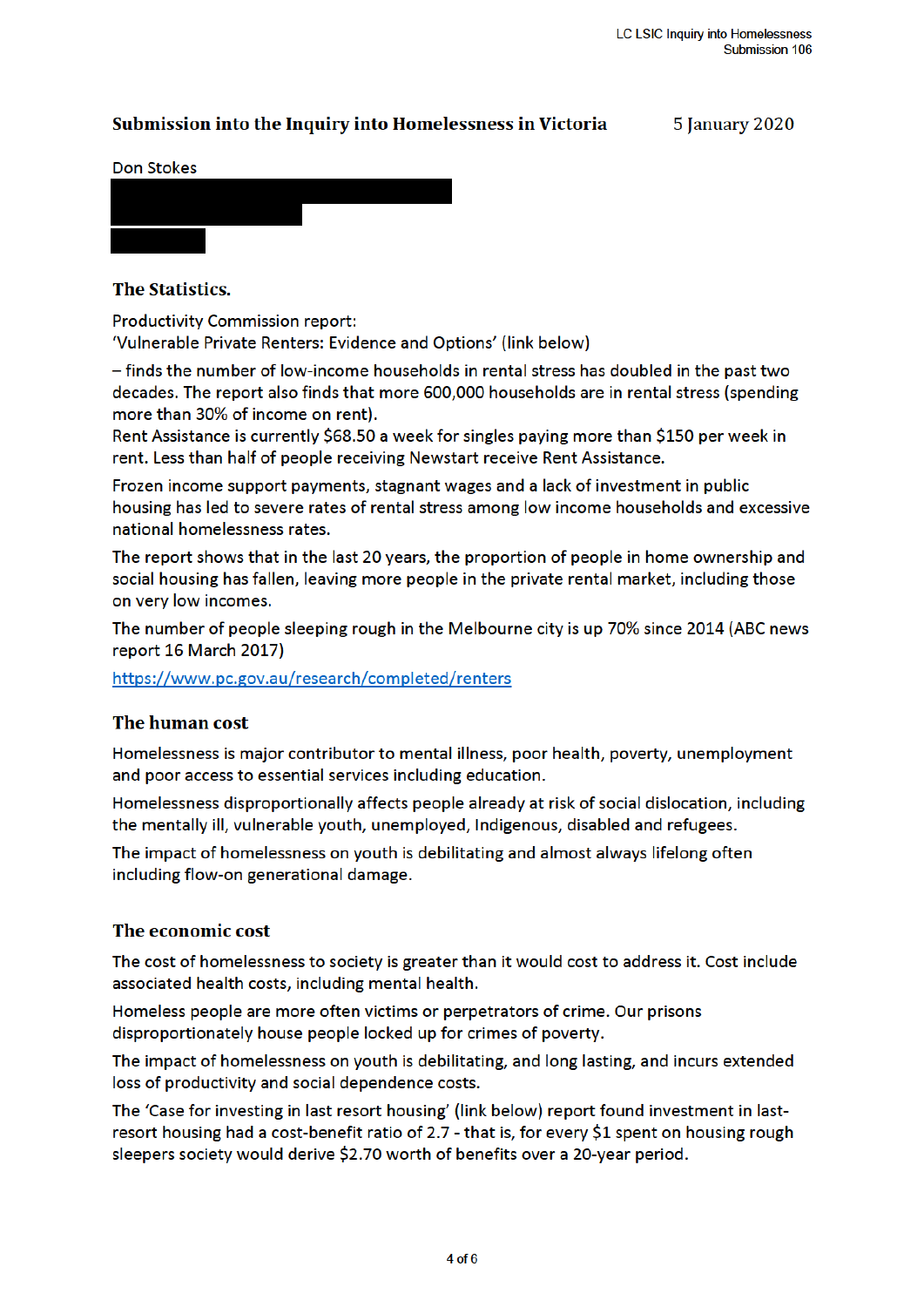Just as Homelessness perpetuates the costs to society, so eliminating it will perpetuate the benefits.

https://sustainable.unimelb.edu.au/ data/assets/pdf file/0012/2756874/MSSI-IssuesPaper‐10 Last‐Resort‐Housing 2017 0.pdf

## **The causes**

There are many underlying causes of homelessness.

Poverty and the inability to afford adequate housing are central to the causes of homelessness, exacerbated by long-term or short-term unemployment, debt and other financial pressures, and housing market pressures, such as rising rental and house prices and the lack of public housing.

Financial difficulty is often accompanied by other personal or family problems, such as family breakdown, domestic violence, poor physical and mental health, substance and other addictions.

Social isolation can mean that people lack the necessary support to assist them through periods of stress and help them manage ongoing problems.

The tax system contributes to Australia having among the highest housing costs and highest household debt in the world.

Negative gearing is a major cause of homelessness through the effect of inflating the cost of residential housing, and giving investors incentive to profit from housing in an environment of inadequate regulations controlling quality of accommodation and security of tenancy.

# **Human rights**

Housing is a fundamental human right.

Aside from Australia's moral responsibility to all citizens, as a party to the International Covenant on Economic, Social and Cultural Rights, Australian governments at all levels are under an obligation to honour the right to adequate housing.

# **Public housing**

The private rental market does not offer secure, affordable housing to financially vulnerable people, leaving them vulnerable to homelessness.

The security of public housing is a foundation of community participation and productivity.

Public housing offers relief from financial turmoil and gives people a base from which to find or keep paid work.

Government should invest directly in more housing for people on the lowest incomes.

### **Victorian Government role in addressing homelessness**

The ongoing failure of the Federal Government to properly fund NewStart and Rent Assistance is a major cause of rental stress and homelessness, with the associated social and economic costs.

These costs, however, are mostly borne by the State, and could be greatly reduced if the Victorian Government properly funded emergency housing, and had an effective program of